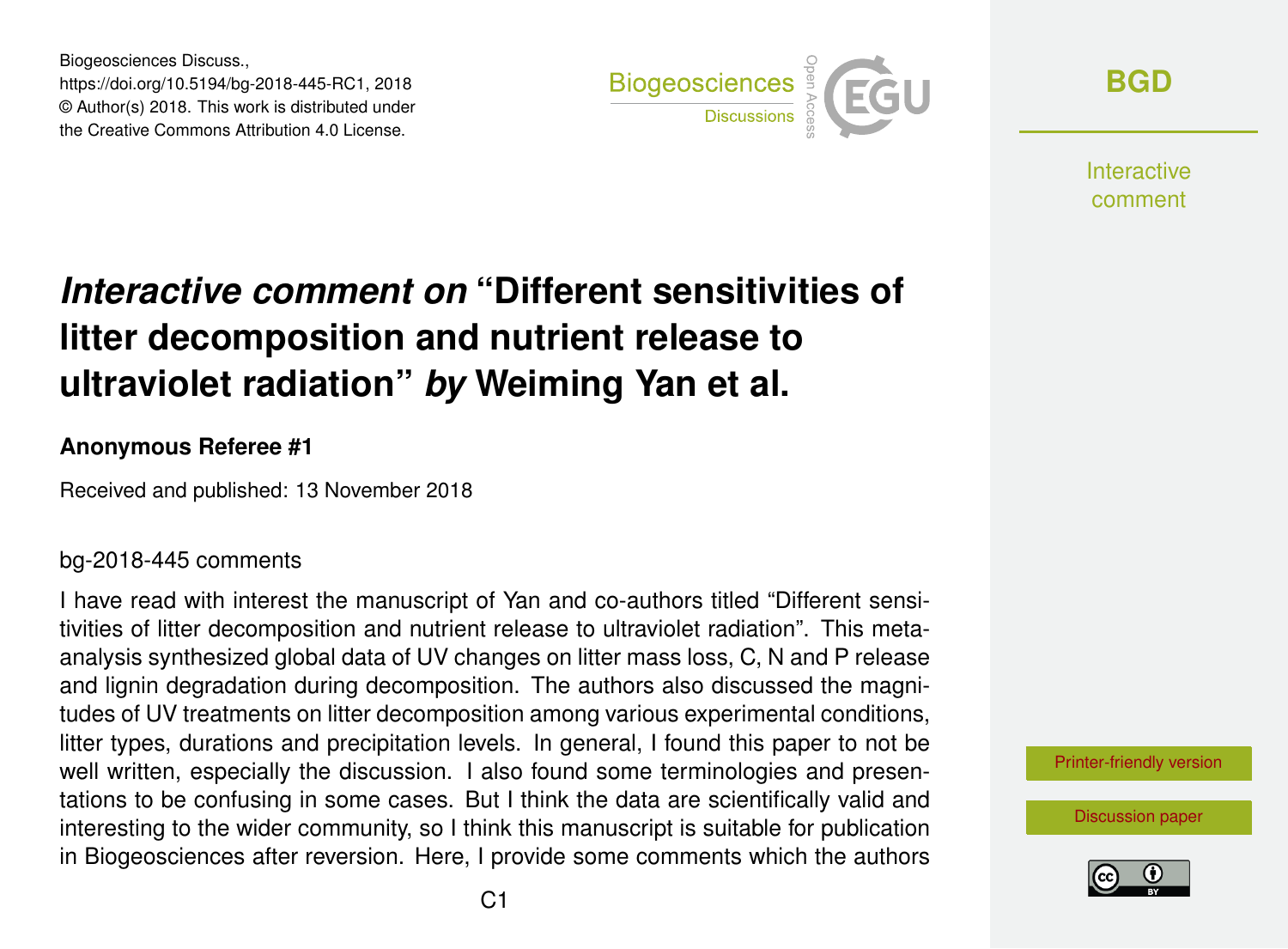#### may find useful.

General comments: A large part of the results were presented again in the Discussion. A rewriting of the results should allow to extract more explicitly the meaning of the findings avoiding the need to be repeated in the discussion. The authors have made many classifications, i.e., lab/field, litter types (although not very correct and could be re-divided), durations and MAP levels, but some interesting findings were not presented. For example, why UV enhancement and attenuation had opposite effects on mass loss vs. N/P release (Fig. 1)? Why UV changes had strong effects on litter N content and C/N and lignin/N ratios (Fig. S4)? The authors made a very simple regression result in Fig. S5, which, however, I think cannot help us to answer the above two questions. Instead, for the Fig. S5, why not to try to separate the control and treatment data because UV treatment did had very strong influence on litter N content and associated ratios, and this may help us to make insightful discussion. I remember that the photo-degradation of litter decomposition was found in arid grassland (i.e., Austin 2006 Nature). Yes, the authors compared the decomposition rate and MAP, and from that figure, the regression results were interesting, particularly in arid areas with low precipitation. However, it was much different when the MAP reached at 1400 mm, so I think the regression results can be presented as bars with different categories (i.e., MAP ranging from 0-50 mm, 50-100 mm, etc.). Of course, the previous Figure 5 can be presented in Supplementary Information. Following the above question, photo-degradation of litter decomposition may be observed in grasslands in arid ecosystems in previous years, but in recent years, there were many studies conducted in forests. Therefore, why not divide the litter type to more specific classifications (i.e., grass, herb, broad-leaved and needle foliage) corresponding to the ecosystem types (grasslands vs. forests)? By the way, I think just use "herb" in grasslands was not correct and the authors should carefully distinguish grass and herb.

Detailed comments: Line 30. "weight loss"? And why not "mass loss"? The latter one is more widely used in litter decomposition studies. Line 222. The authors

# **[BGD](https://www.biogeosciences-discuss.net/)**

Interactive comment

[Printer-friendly version](https://www.biogeosciences-discuss.net/bg-2018-445/bg-2018-445-RC1-print.pdf)

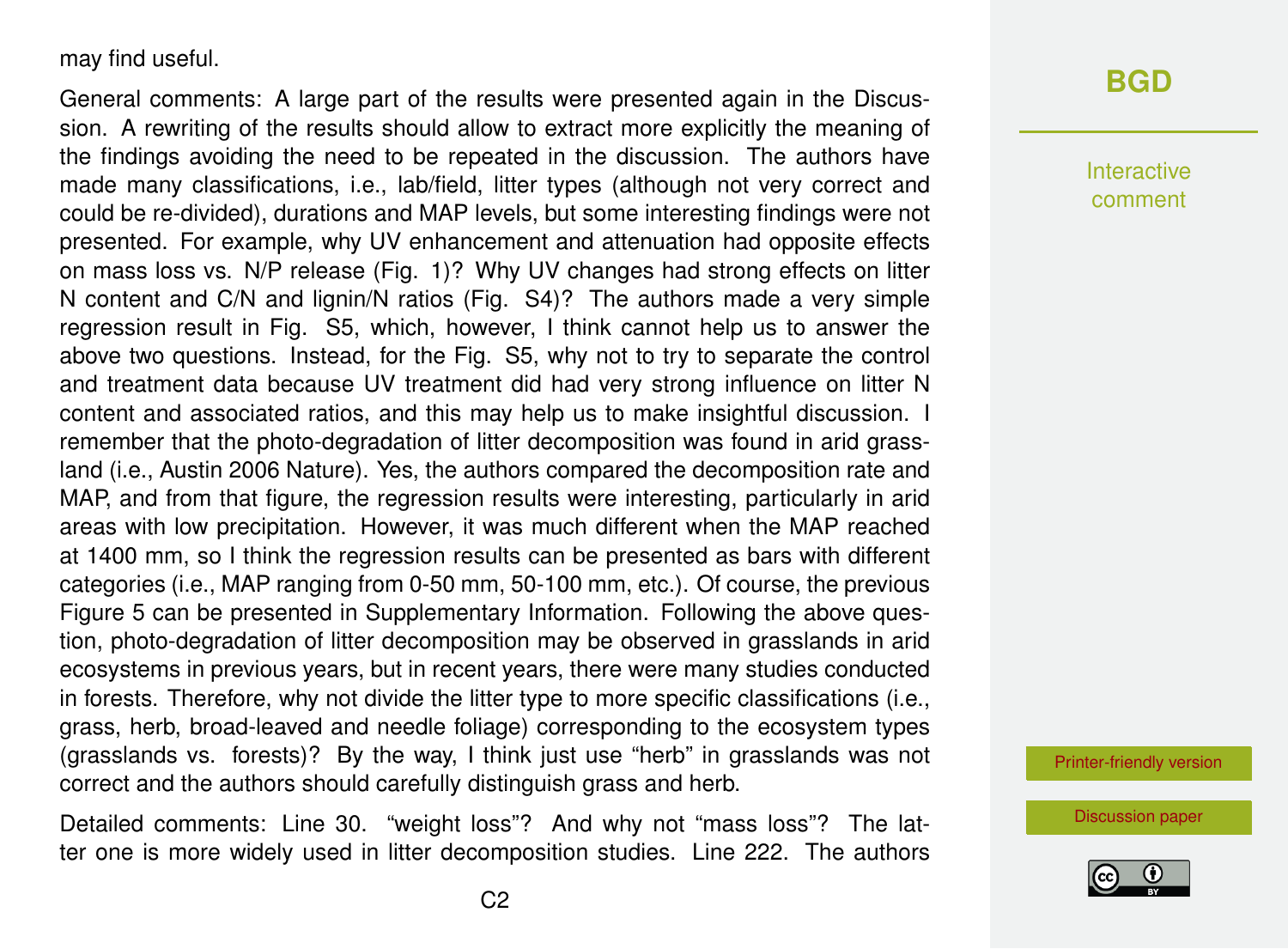declare that "UV-(A+B) attenuation. . . but showed LITTLE effect. . ."; however, "UV-B enhancement. . . showed SIGNIFICANT effect" (line 221). I think the authors should change the presentation. In fact, the RR for UV-(A+B) attenuation was less than - 0.25, but that for UV-B enhancement was only 0.04, so why did the authors say UV-B enhancement had SIGNIFICANT effect whereas UV-(A+B) attenuation has LITTLE effect? In fact, the RR for UV-B enhancement maybe not significant (overlap with zero) if the sample size was smaller. Lines 223-225. The authors declared that the RR was greater for k decay compared with mass loss, but I think the authors should treat the k decay and mass loss results with caution. There are at least two reasons: First, both the k decay (assumed that the exponential models were used) and mass loss reflect one thing. Second, the sample size for UV-B attenuation on k decay was very small (n=4), so its confidence was not strong, and this result may be excluded in some cases. Therefore, I think using other sentences (i.e., Similarly, k decay. . .) would be better than "... greater than ...". Line 225. Why the authors did not present some results on N and P release directly? That will be very interesting because it seems that UV-B enhancement and attenuation showed opposite effects on N/P release relative to on mass loss/k rate. And then C and lignin. Line 225. I think "no effect" was not a very good word if we have other choice. Why not "the effects were not significant"? Line 257. "UV enhancement had NO effect on the weight loss in the first four months"? I am confused why some RRs were not significant (marked in gray) but the 95% CI did not overlap with zero. This problem can be found in many figures. Please check it. Figure 267-268. What is "control treatment"? "Control + treatment"? From Figure 1, UV treatment had very strong influence on k rate, so have you tried to compare the relationships between MAP and k rate under control and treatment conditions separately? Just like Figure 6. Lines 275-278. I am confused that how can the authors conclude that ... was more sensitive than .... The slopes >1? Or compared with the 1:1 lines in Figure 6? Lines 284-289. It seems that this sentence was redundant here because this has been presented in the Introduction. We should focus on the most important findings, and some general sentences, i.e., litter decomposition is a complex process regulated

### **[BGD](https://www.biogeosciences-discuss.net/)**

Interactive comment

[Printer-friendly version](https://www.biogeosciences-discuss.net/bg-2018-445/bg-2018-445-RC1-print.pdf)